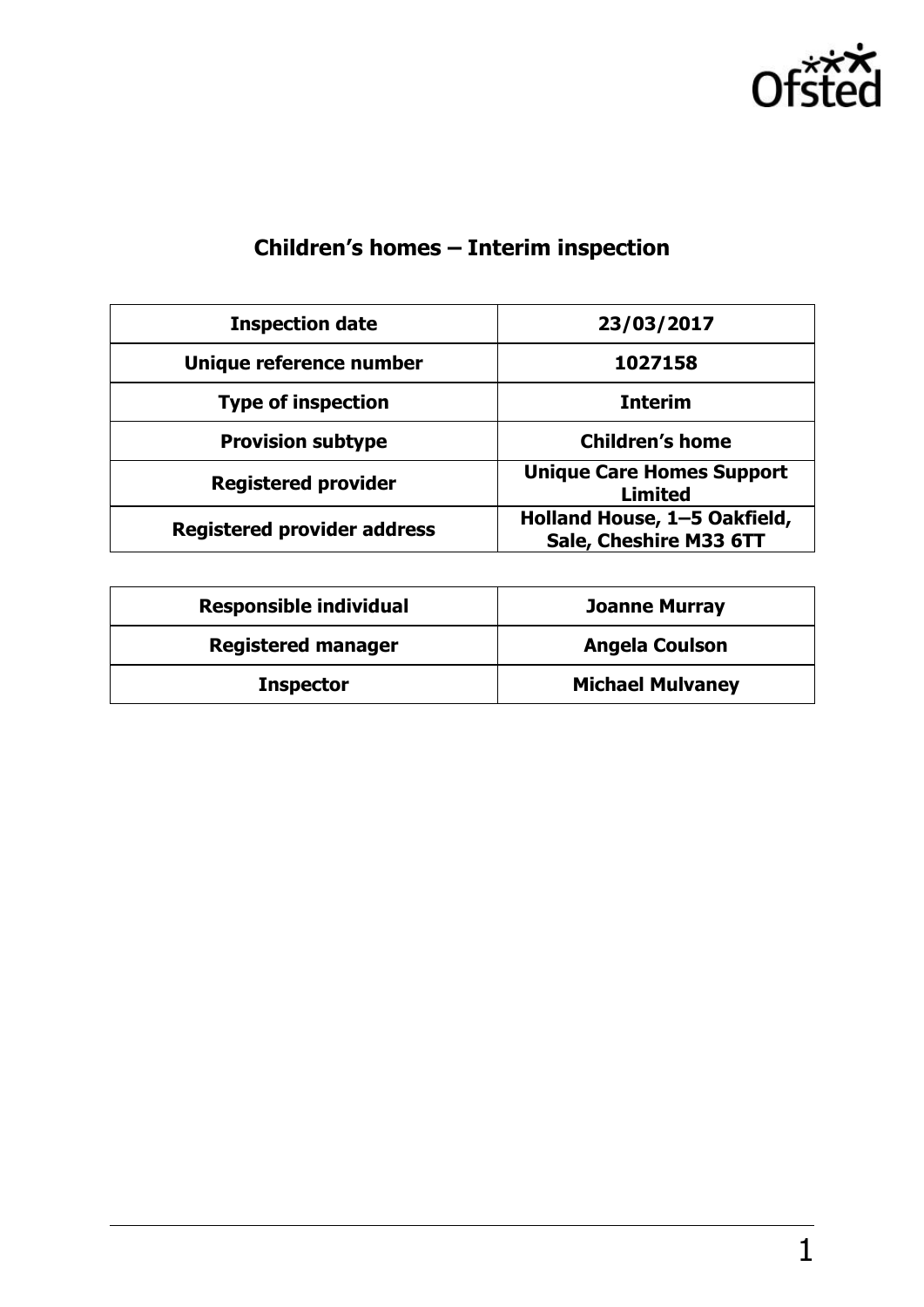

| <b>Inspection date</b>                             | 23/03/2017  |
|----------------------------------------------------|-------------|
| <b>Previous inspection judgement</b>               | Good        |
| <b>Enforcement action since last</b><br>inspection | <b>None</b> |

**This inspection**

**The effectiveness of the home and the progress and experiences of children and young people since the most recent full inspection**

This home was judged **good** at the full inspection. At this interim inspection, Ofsted judges that it has **sustained effectiveness**.

The requirement raised at the last inspection, in November 2016, remains unmet and is raised again. The independent visitor visits the home regularly and reports to the provider. However, the visitor has not contacted parents, or external stakeholders, such as placing authorities. Crucially, the visitor has not recorded any discussions with the children in the home. Consequently, the report lacks the views of the children, which does not help the manager to understand the impact that the home is having on the children's lives or how to improve the outcomes for children.

The staff have used physical intervention on two occasions since the last inspection. The manager has identified shortfalls in the records of these interventions and how the records support the staff to learn from the incidents. As a result, she has arranged training for the whole staff team with a focus on techniques and the quality of records of incidents.

Children go missing from the home. There was a significant concern regarding one child who placed themselves at risk in the community. The manager ended the placement to safeguard the child. Staff followed the missing-from-care protocol and alerted the police and other agencies to support the child's prompt return to the home. The staff have received training that has raised their awareness of the risks of child sexual exploitation for children who are missing from care.

There has been one complaint about the home. The manager has followed up the concerns and notified the complainant of the outcome.

The manager has notified Ofsted of the 12 significant incidents since the last inspection. She has managed each incident effectively and ensured that the information is recorded in a way that helps the staff to understand and learn from the incidents.

The manager works directly with the children. This means that she has good oversight of the staff's practice and their work with the children.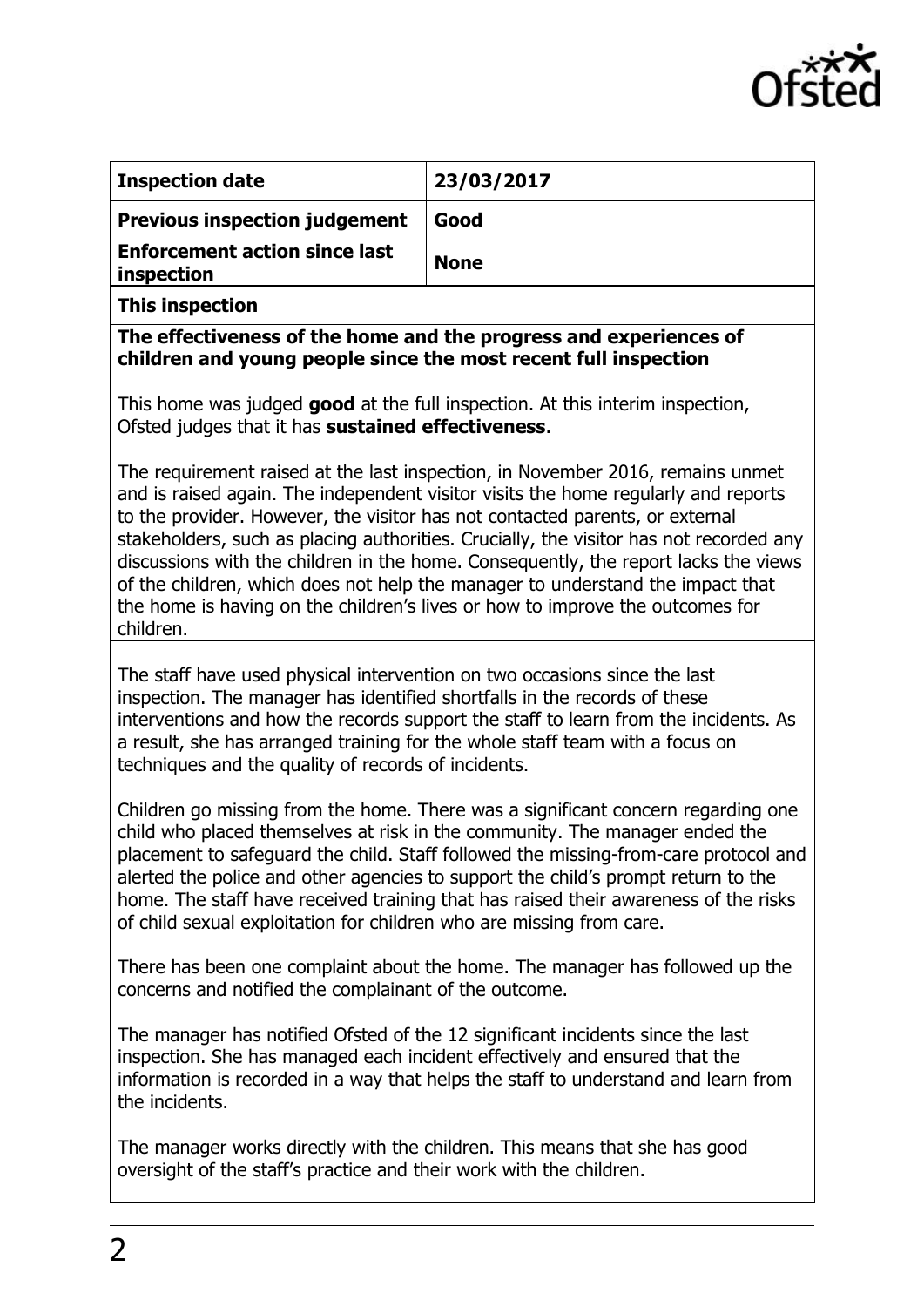

The manager has completed impact risk assessments of the children most recently placed in the home. This means that the staff are guided by up-to-date information, which helps the new children to settle and supports the staff's ongoing work with the children who are already living in the home. Placing social workers speak highly of the quality of care. One commented, 'There are very helpful staff who have built a very good relationship with this child. The staff have made it clear that they will not give up on her, and this has helped her to settle. Staff have been very positive to encourage this child and supportive of the plan for them to return home, which has worked very well. The staff are working at keeping the child safe. The child continues to receive a good service.' Children in the home say that they are safe. One said, 'I can talk to the staff about anything. They do not get angry or stressed, so it's easy to talk to them.'

Children are making progress with their education. Their attendance is 100% and they are on target to achieve positive results in their examinations. Some are looking to go on to further education at colleges while some are engaged in work experience, which will help them with useful skills and opportunities outside the home.

Children participate in one-to-one sessions with staff and in group meetings to discuss how the home is meeting their needs. Together, they decide on what activities they will participate in. This has led to children attending a local trampoline centre and a Laser Quest centre. Other children have been encouraged to play pool and to go to the cinema. Some of the children have shown an interest in football and have played in a local team. This has helped them to stay fit and has provided a friendship group outside the home.

Some of the children smoke. The manager has put a plan together to complete direct work to support the children to give up smoking. The plan includes using an external agency, which has some expertise in this area, meeting with the children. However, the manager has not put the plan into action. Consequently, children have not received the support that they need.

The continued support from staff has seen children's family contact improve. Staff travel with the children to facilitate contact, and this has led to children extending their contact to overnight stays and holiday periods. As a result, the children's relationships with important people in their lives have developed positively. In some cases, this has led to the introduction of family reintegration plans.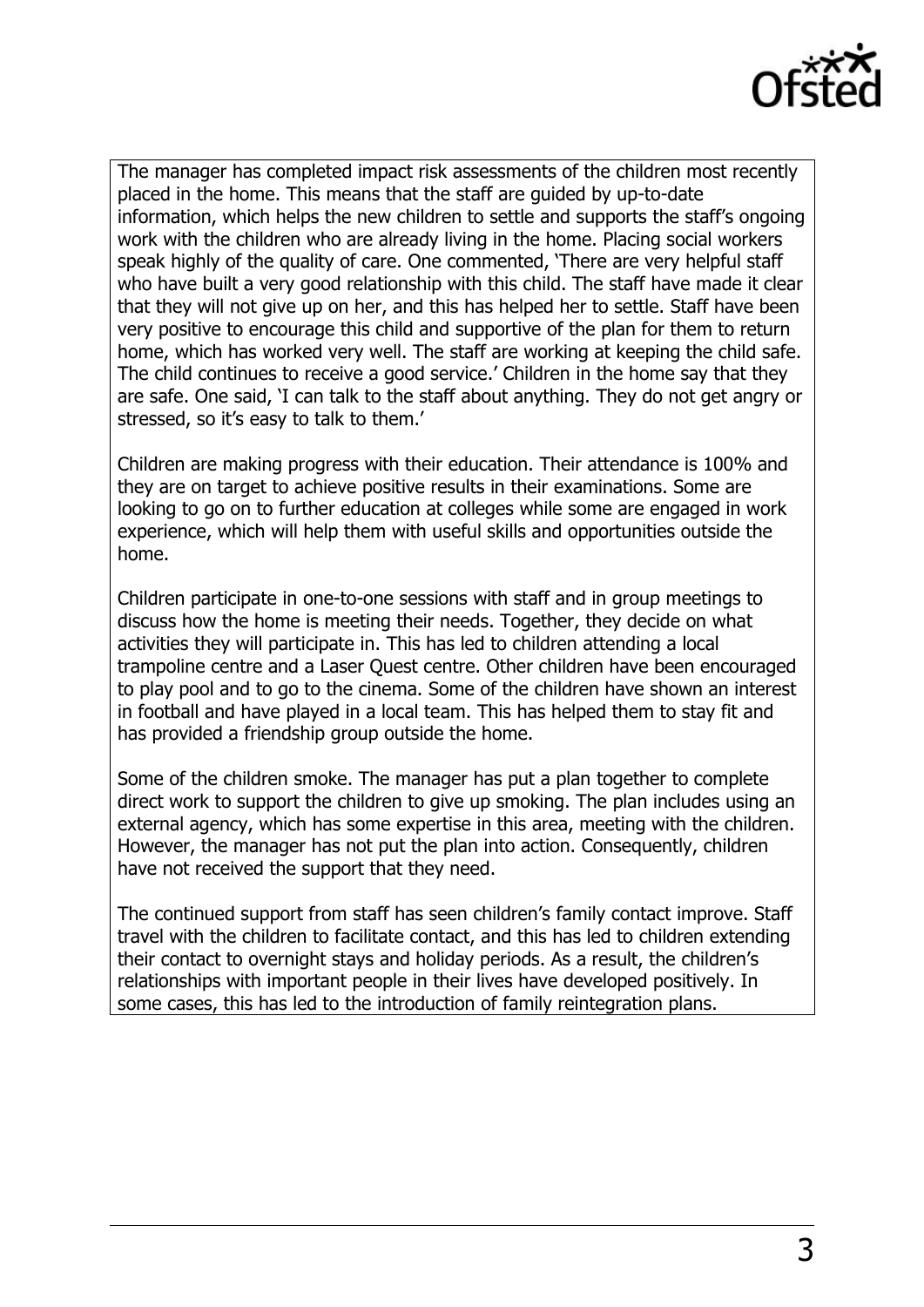

# **Information about this children's home**

This home is run by a private organisation. The home provides care and accommodation for up to six children who may have emotional and/or behavioural difficulties.

# **Recent inspection history**

| Inspection date | Inspection type | Inspection judgement |
|-----------------|-----------------|----------------------|
| 24/11/2016      | Full            | Good                 |
| 06/01/2016      | Full            | Good                 |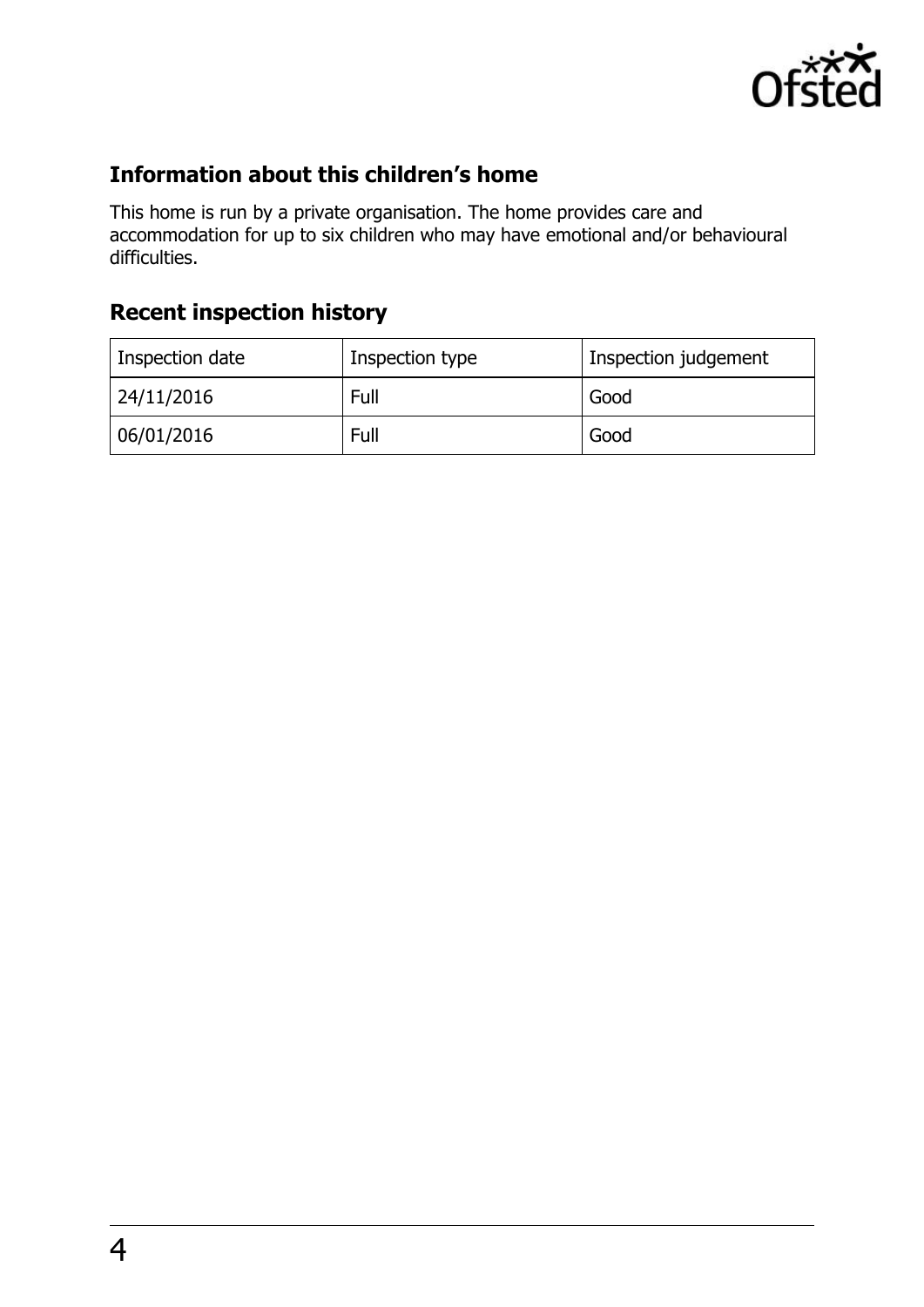

# **What does the children's home need to do to improve?**

#### **Statutory requirements**

This section sets out the actions which must be taken so that the registered person(s) meets the Care Standards Act 2000, Children's Homes (England) Regulations 2015 and the 'Guide to the children's homes regulations including the quality standards'. The registered person(s) must comply within the given timescales.

| <b>Requirement</b>                                                                                                                                                                                                                                                             | Due date   |
|--------------------------------------------------------------------------------------------------------------------------------------------------------------------------------------------------------------------------------------------------------------------------------|------------|
| When the independent person is carrying out a visit, the<br>registered person must help the independent person, if they<br>consent, to interview in private such of the children, their parents,<br>and relatives, as the independent person requires. (Regulation<br>44(2)(a) | 28/04/2017 |

#### **Recommendations**

To improve the quality and standards of care further, the service should take account of the following recommendations:

 Ensure that all staff encourage children to take a proactive role in looking after their day-to-day health and their well-being. ('Guide to the children's homes regulations including the quality standards', page 34, paragraph 7.10)

In particular, ensure that there is ongoing and robust support in place to enable the children to reduce or stop their use of tobacco.

 $\blacksquare$  Keep records of restraint that enable the registered person and staff to review the use of restraint to identify effective practice and respond promptly when any issues or trends of concern emerge. The review should provide the opportunity for amending practice to ensure that it meets the needs of each child. ('Guide to the children's homes regulations including quality standards', page 49, paragraph 9.59)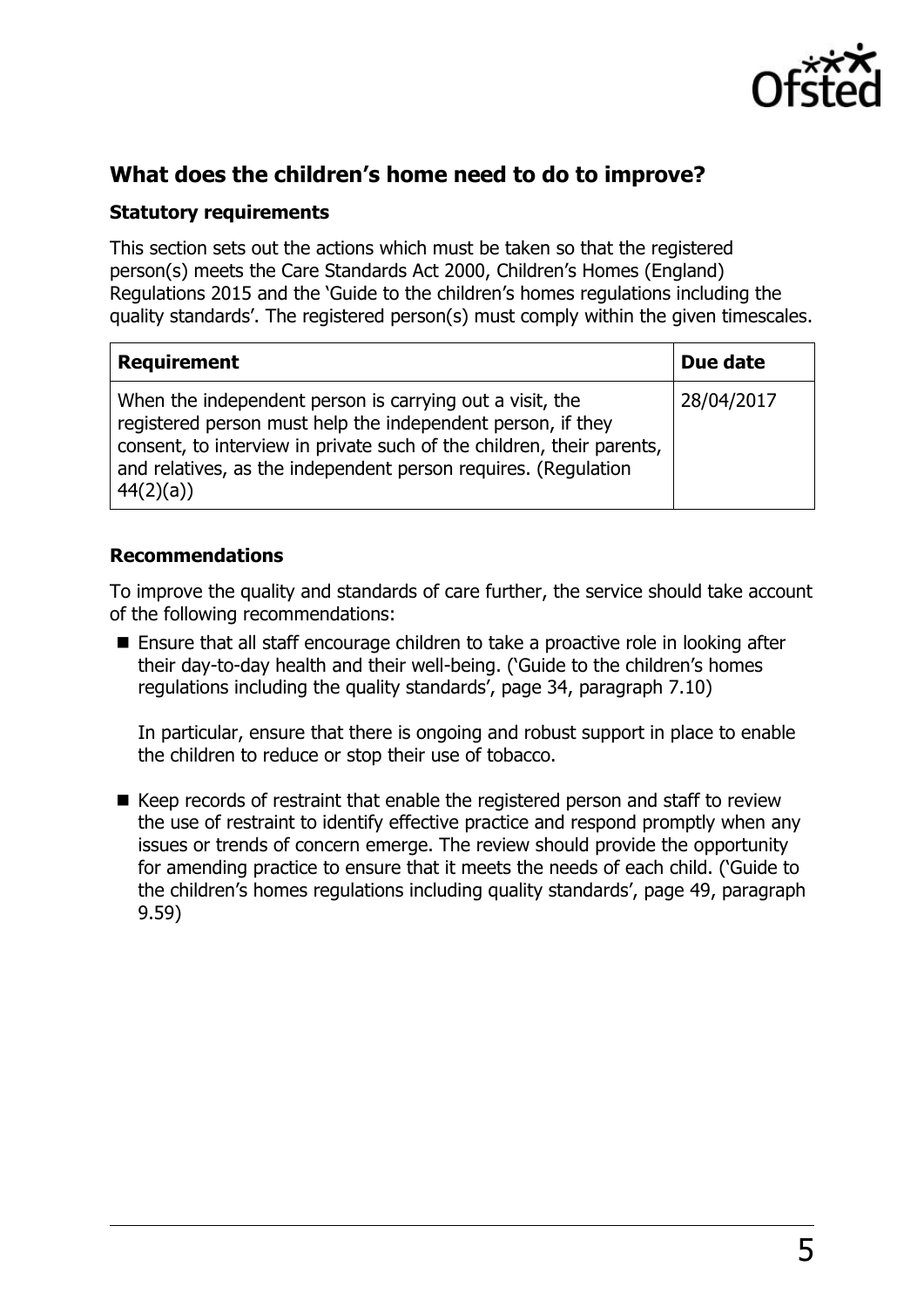

### **What the inspection judgements mean**

At the interim inspection we make a judgement on whether the home has improved in effectiveness, sustained effectiveness, or declined in effectiveness since the previous full inspection. This is in line with the 'Inspection of children's homes: framework for inspection'.

### **Information about this inspection**

Inspectors have looked closely at the experiences and progress of children and young people living in the children's home. Inspectors considered the quality of work and the difference that adults make to the lives of children and young people. They read case files, watched how professional staff work with children, young people and each other and discussed the effectiveness of help and care given to children and young people. Wherever possible, they talked to children, young people and their families. In addition, the inspectors have tried to understand what the children's home knows about how well it is performing, how well it is doing and what difference it is making for the children and young people whom it is trying to help, protect and look after.

This inspection focused on the effectiveness of the home and the progress and experiences of children and young people since the most recent full inspection.

This inspection was carried out under the Care Standards Act 2000 to assess the effectiveness of the service and to consider how well it complies with the Children's Homes (England) Regulations 2015 and the 'Guide to the children's homes regulations including the quality standards'.